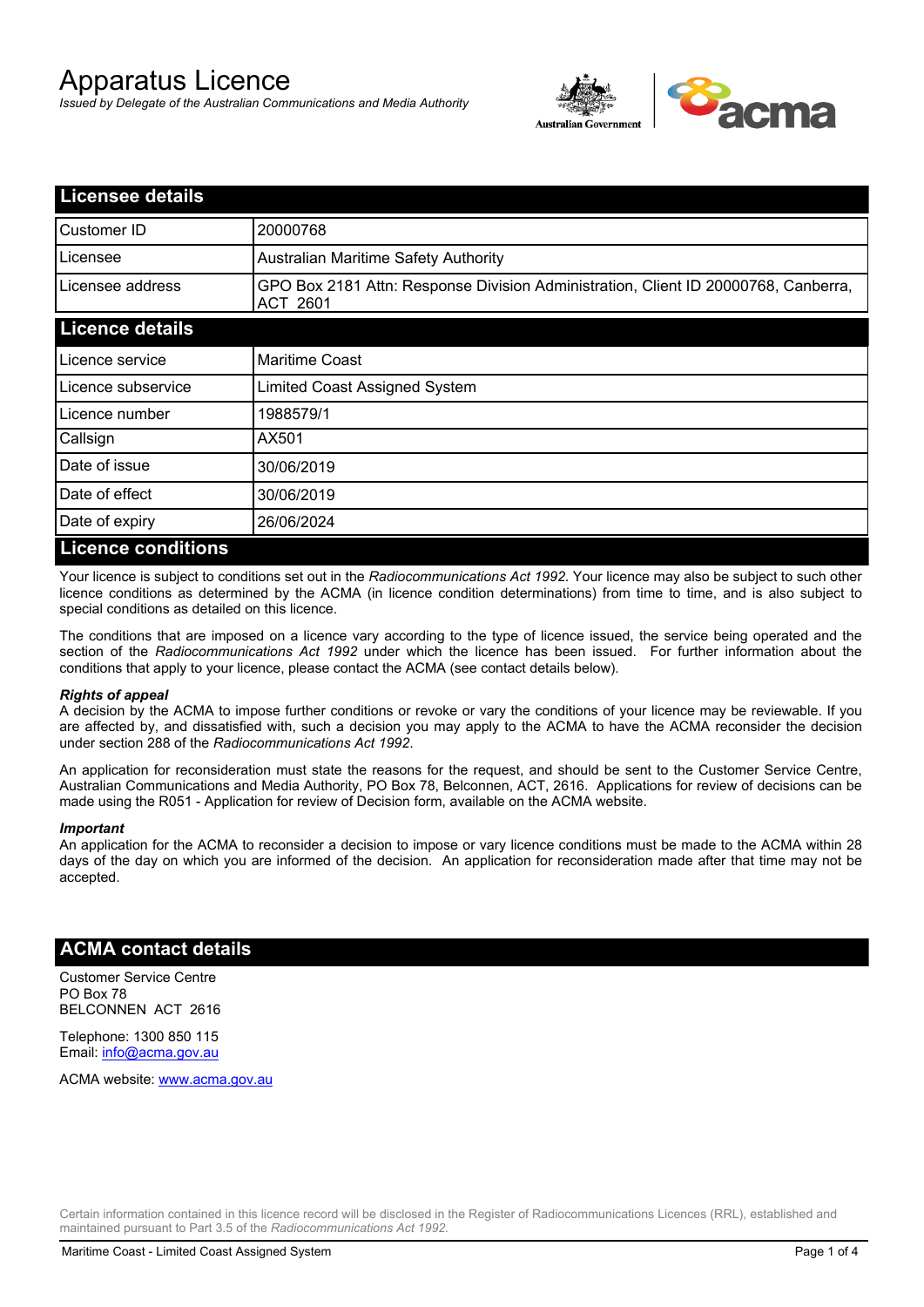## **Advisory Notes applying to licence no.: 1988579/1**

Conditions applicable to the operation of Limited Coast Assigned System authorised under this licence can be found in the Radiocommunications Licence Conditions (Apparatus Licence) Determination and the Radiocommunications Licence Conditions (Maritime Coast Licence) Determination. Copies of these determinations are available from the ACMA and from the ACMA home page (www.acma.gov.au).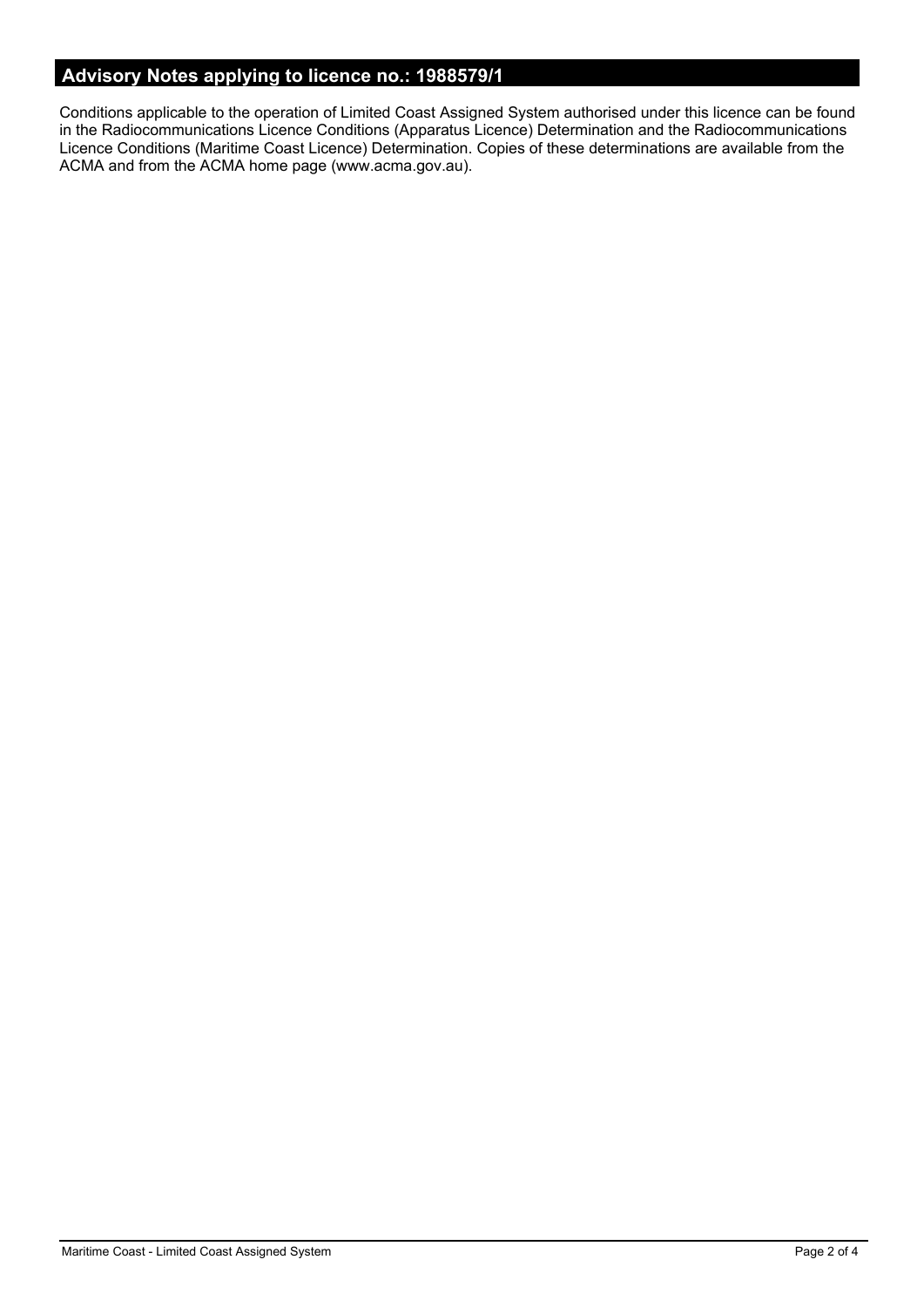## **Technical characteristics**

Below is a summary of the technical characteristics of the licensed service. Further technical details not displayed here may be found on the ACMA website.

#### **Main Station Site**

#### **Station 1:**

| Site details               |                                                |  |
|----------------------------|------------------------------------------------|--|
| Site ID                    | 9023820                                        |  |
| Site address               | Apache Drill Rig, 281 km North of, KARRATHA    |  |
| Co-ordinates (GDA94)       | Latitude: - 18.198019<br>Longitude: 116.854182 |  |
| <b>Transmitter details</b> |                                                |  |
| Assigned frequency         | 162.025000 MHz                                 |  |
| <b>Bandwidth</b>           | 25.0000 kHz                                    |  |
| Freq. assign. ID           | 0000515182                                     |  |
| Transmitter power          | 12.50 W                                        |  |
| <b>EIRP</b>                | 15.00 W                                        |  |
| Emission designator        | 25K0F2D                                        |  |
| <b>Antenna details</b>     |                                                |  |
| Antenna ID                 | 80503                                          |  |
| Antenna polarisation       | V - Vertical linear                            |  |
| Antenna azimuth            |                                                |  |
| Antenna height (m)         | 10                                             |  |
| Antenna type               | Dipole-D                                       |  |
| <b>Receiver details</b>    |                                                |  |
| Assigned frequency         | 162.025000 MHz                                 |  |
| <b>Bandwidth</b>           | 25.0000 kHz                                    |  |
| Freq. assign. ID           | 0000515185                                     |  |
| Transmitter power          | N/A                                            |  |
| <b>EIRP</b>                | N/A                                            |  |
| Emission designator        | 25K0F2D                                        |  |
| Antenna details            |                                                |  |
| Antenna ID                 | 80503                                          |  |
| Antenna polarisation       | V - Vertical linear                            |  |
| Antenna azimuth            |                                                |  |
| Antenna height (m)         | 10                                             |  |
| Antenna type               | Dipole-D                                       |  |